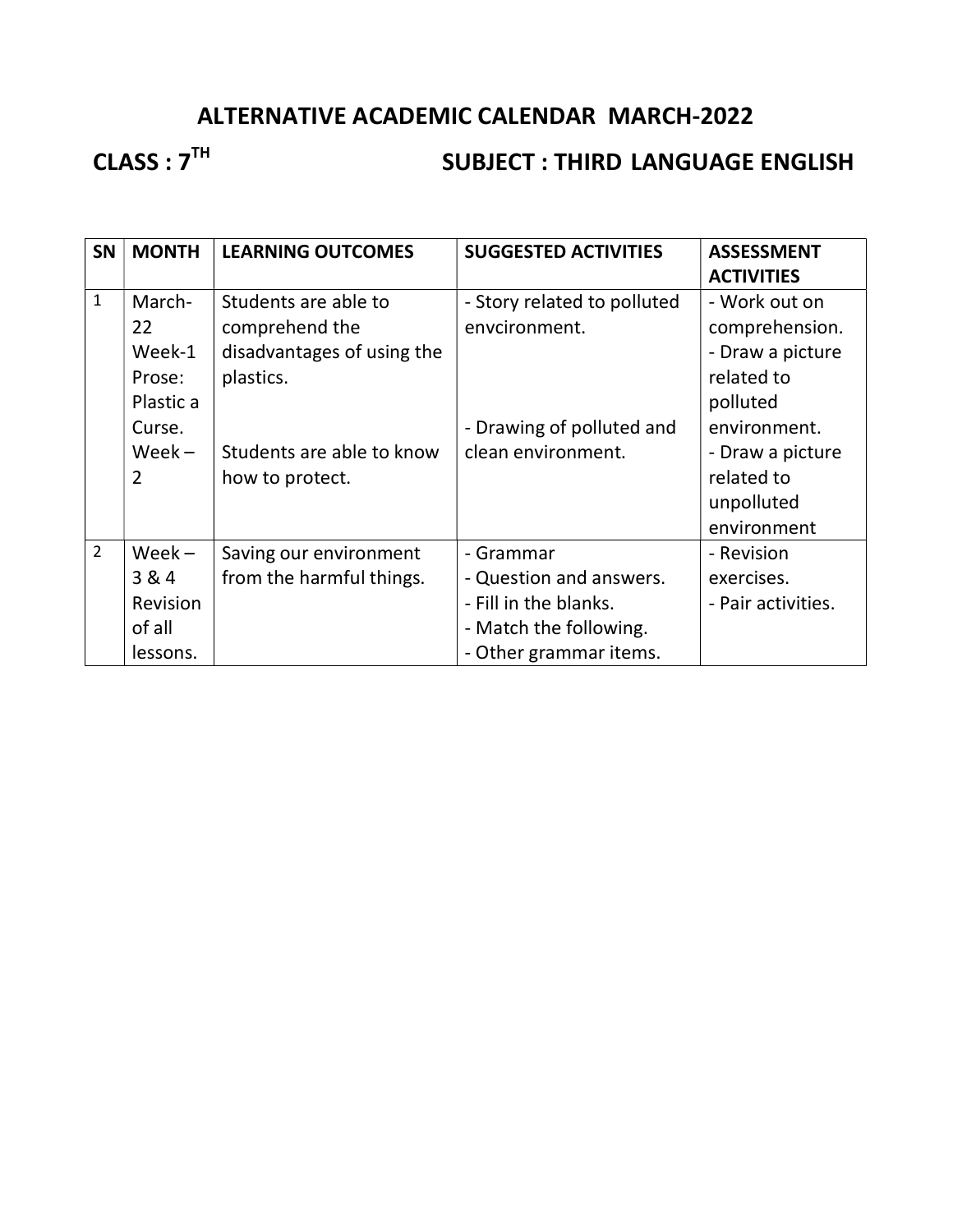### **WORKSHEETS**

## 7<sup>TH</sup> Standard **THIRD LANGUAGE ENGLISH**

### March 2022 Prose: Plastic A Curse. Worksheet - 1

| Answer the following questions.                          |
|----------------------------------------------------------|
| 1. How many cattle did Shamu's father has?               |
|                                                          |
| 2. Why did Shamu give fruit to the crow?                 |
|                                                          |
| 3. What did the crow eat?                                |
|                                                          |
| 4. Why is plastic harmful to animals and human beings?   |
|                                                          |
| 5. What are the various items made of plastics?          |
|                                                          |
| 6. How should we store food?                             |
|                                                          |
| 7. How can we keep our environment clean?                |
|                                                          |
| 8. How can we maintain cleaniliness?                     |
|                                                          |
| 9. Draw a picture related to a polluted environment?     |
|                                                          |
| 10. Draw a picture related to an unpolluted environment? |
|                                                          |
| 11. Draw a picture related to polluted water?            |
|                                                          |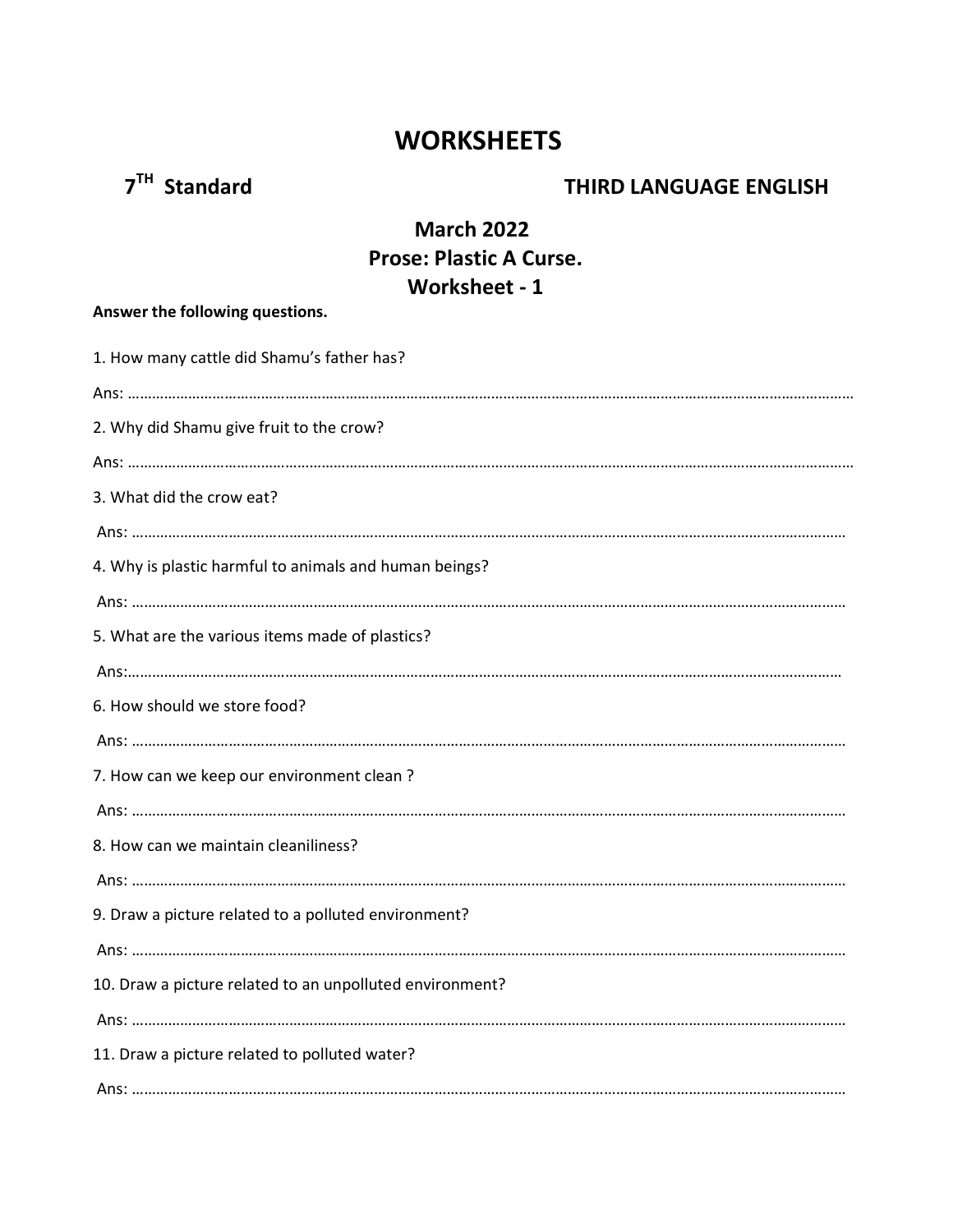### Comprehension questions.

- 1. Who fell into the deep hole?
- 2. Where was the hair playing?
- 3. Why did the hair run off?
- 4. Who came into the hole?
- 5. What is the moral of the story "The frog and the hare"?
- 6. Why was Mrs. Owl worried?
- 7. What did Mrs. Owl tell Oswald?
- 8. What was the solution to the problem according to Oswald?

#### Glossary:

- 1. frowned : show displeasure.
- 2. Trickled : fall in drops.
- 3. Blindfold : a piece of cloth tied around someone's head to cover the eyes.
- IV. Tick right(√) or wrong (X) for the following sentences.
- 1. A nightingale is a big bird. [ ]
- 2. The king of China lived in a big forest.  $[$
- 3. Malathi Holla has undergone 20 surgeries. [ ]
- 4. I believe in 3 'D"s determination, devotion and dedication, this was told by King. [ ]
- 5. Plastic is very dangerous, it is harmful to human beings.
- 6. Shamu's father has 4 oxen. [ ]
- 7. The boy saw the moon in the mirror. [ ]
- 8. R. K. Laxman was the greatest cartoonist. [ ]
- 9. We see starfish in the well. [ ]
- 10. 'Honesty' is the best policy. [ ]
- 11. 'Blue whale' is a very big fish. [ ]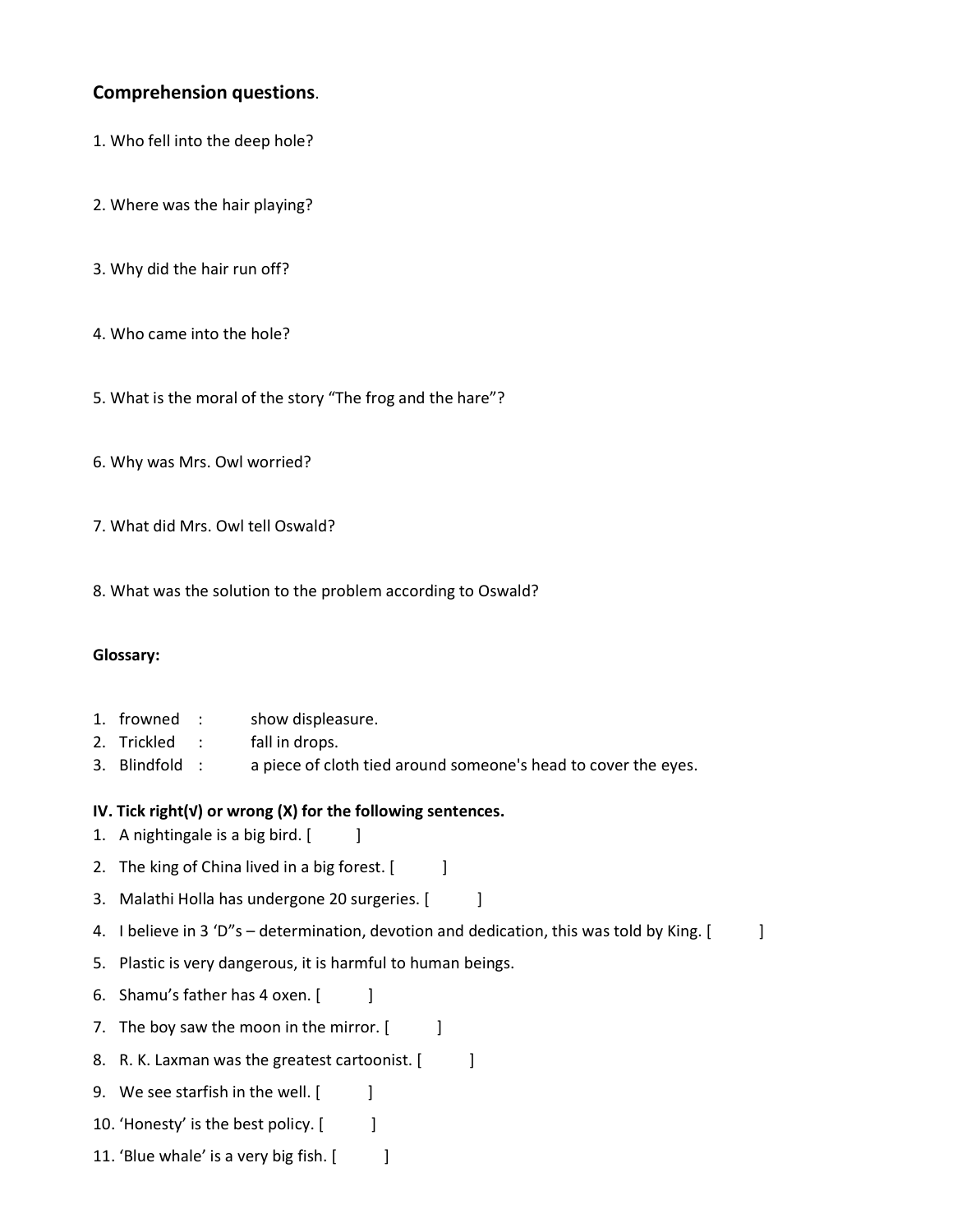#### Rhyming words.

| 1. | Cat         | sat    | bat.    |
|----|-------------|--------|---------|
| 2. | Ball        | fall   | tall.   |
| 3. | Right       | kite   | height. |
| 4. | Owl         | Towel  | growl.  |
| 5. | One         | Gun    | won.    |
| 6. | Face        | place  | race.   |
| 7. | <b>Boat</b> | coat   | float.  |
| 8. | Cave        | gave   | save.   |
| 9. | Day         | stay   | hay.    |
|    | 10. Hole    | mole   | stole.  |
|    | 11. Hot     | not    | cot.    |
|    | 12. Cook    | look   | hook.   |
|    | 13. Map     | SAP    | lap.    |
|    | 14. Skip    | drip   | lip.    |
|    | 15. Love    | glove. |         |
|    | 16. Bird    | heard. |         |
|    | 17. Red     | bed    | said.   |
|    | 18. Happy   | nappy  | sappy.  |
|    | 19. Well    | cell   | tell.   |
|    | 20. Hill    | will   | kill.   |
|    | 21. Hide    | tide   | wide.   |
|    | 22. Cow     | how    | now.    |
|    | 23. Kick    | pick   | lick.   |
|    | 24. Meet    | greet. |         |
|    | 25. Dish    | wish.  |         |

#### Parts of speech.

1. Noun: a noun names a person, place, things or Idea.

Example: dog, cat, horse, student, teacher, apple and etc….

2. Verb is a word or group of words that describes an action or experience.

Example: realise, walk, look, Sing, sit and etc……………..

3. Preposition: A Preposition is used before a noun, pronoun or gerund to show place, time, direction in a sentence.

Example: at, in, on, about, to etc………

4. Pronoun: Pronoun replaces the name of a person, place, thing or idea in a sentence.

Example: I, he, she, it, they, him, her, this, that ect……………….

5. Adverb: An adverb tells how often, how, when, where it can describe a verb, an adjective or adverb. Example: loudly, always.

6. Adjective: An adjective describes a noun or pronoun.

Example: red, tall, fat, long, short, blue, beautiful.

7. Conjunction: It joins words or groups of words in a sentence.

Example: and, because, yet, therefore, moreover, since, or, so, until, but,

8. Interjection: It expresses strong emotion and is often followed by an exclammatory mark.

Example: bravo!, wow!, Hoorah!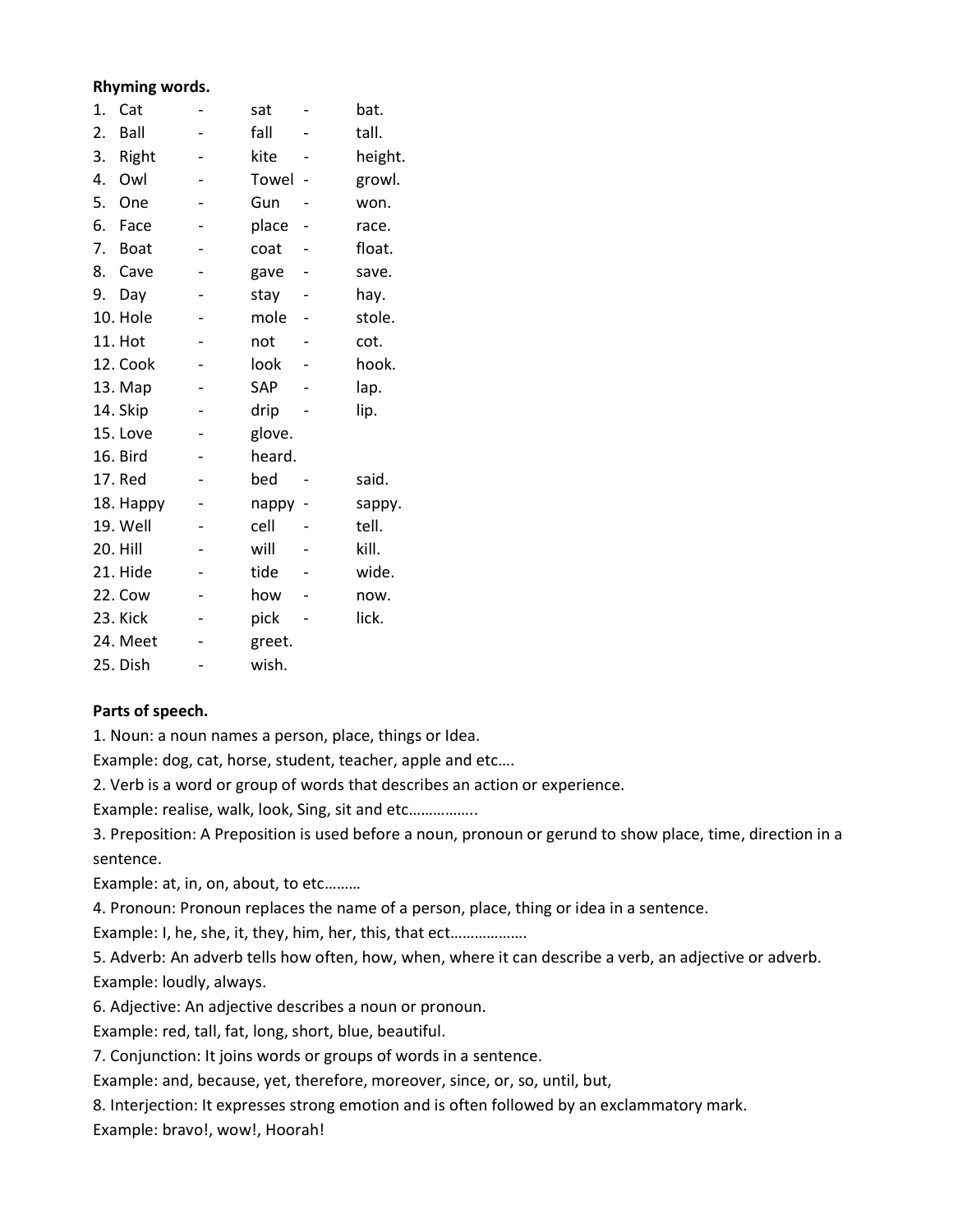#### Opposite words

| 1. | Long         | short.      |
|----|--------------|-------------|
| 2. | Pupil        | teacher.    |
| 3. | Quick        | slow.       |
|    | 4. Sad       | Happy.      |
| 5. | Plant        | harest.     |
|    | 6. Pleasant  | awful.      |
|    | 7. Raise     | lower.      |
|    | 8. Small     | big.        |
|    | 9. Start     | finish.     |
|    | 10. Women    | men.        |
|    | 11. Work     | rest.       |
|    | 12. Young    | old.        |
|    | 13. Smooth   | rough.      |
|    | 14. Right    | left.       |
|    | 15. Insult   | complement. |
|    | 16. Lady     | gentleman.  |
|    | 17. Land     | takeoff.    |
|    | 18. Land     | water.      |
|    | 19. Large    | small       |
|    | 20. Mess     | order.      |
|    | 21. Nasty    | nice.       |
|    | 22. No       | yes.        |
|    | 23. Now      | then.       |
|    | 24. Night    | day.        |
|    | 25. Normal   | strange.    |
|    | 26. Niece    | nephew.     |
|    | 27. North    | South.      |
|    | 28. Notice   | ignore.     |
|    | 29. Occupied | vacant.     |
|    | 30. Under    | over.       |
|    | 31. Wife     | husband.    |
|    | 32. Ugly     | beautiful.  |
|    | 33. Miss     | catch.      |
|    | 34. Much     | little.     |
|    | 35. Moon     | sun.        |
|    | 36. Love     | hate.       |
|    | 37. Loud     | quiet.      |
|    | 38. Live     | die.        |
|    | 39. Little   | much.       |
|    | 40. Liquid   | solid.      |
|    | 41. Light    | dark.       |
|    | 42. Life     | death.      |
|    | 43. Plenty   | lack.       |
|    | 44. Polite   | rude        |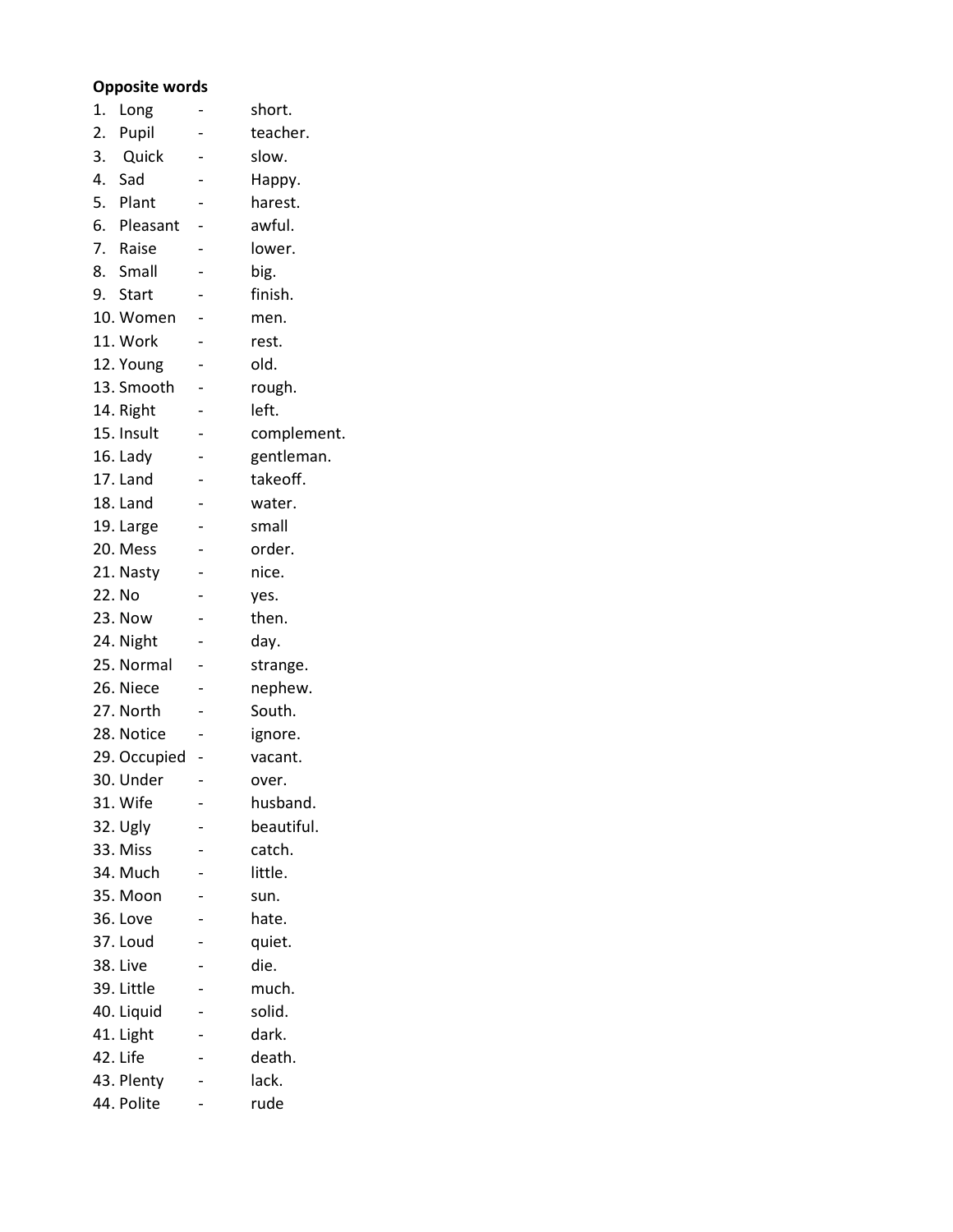#### **Punctuation marks.**

| 1. |    |         | full stop or period. |
|----|----|---------|----------------------|
| 2. | 11 | $\iota$ | Inverted commas      |
| 3. |    |         | Slash                |
| 4. |    |         | Comma.               |
| 5. |    |         | Semi Colon.          |
| 6. |    |         | colon.               |
| 7. | ŗ  |         | Question Mark.       |
| 8. |    |         | Exclamatory mark     |

# Water pollution

Water is physically polluted by mud, garbage, paper, food residuals etc., Water mixed with industrial chemicals, chemical fertilizers and insectisides which have dangerous components turns the water poisionous. Drinking this water may cause diseases like cholera, diarrhea, dysentery etc., Sometimes it may even lead to death. Contaminated water extinguishes the aquatic life also.

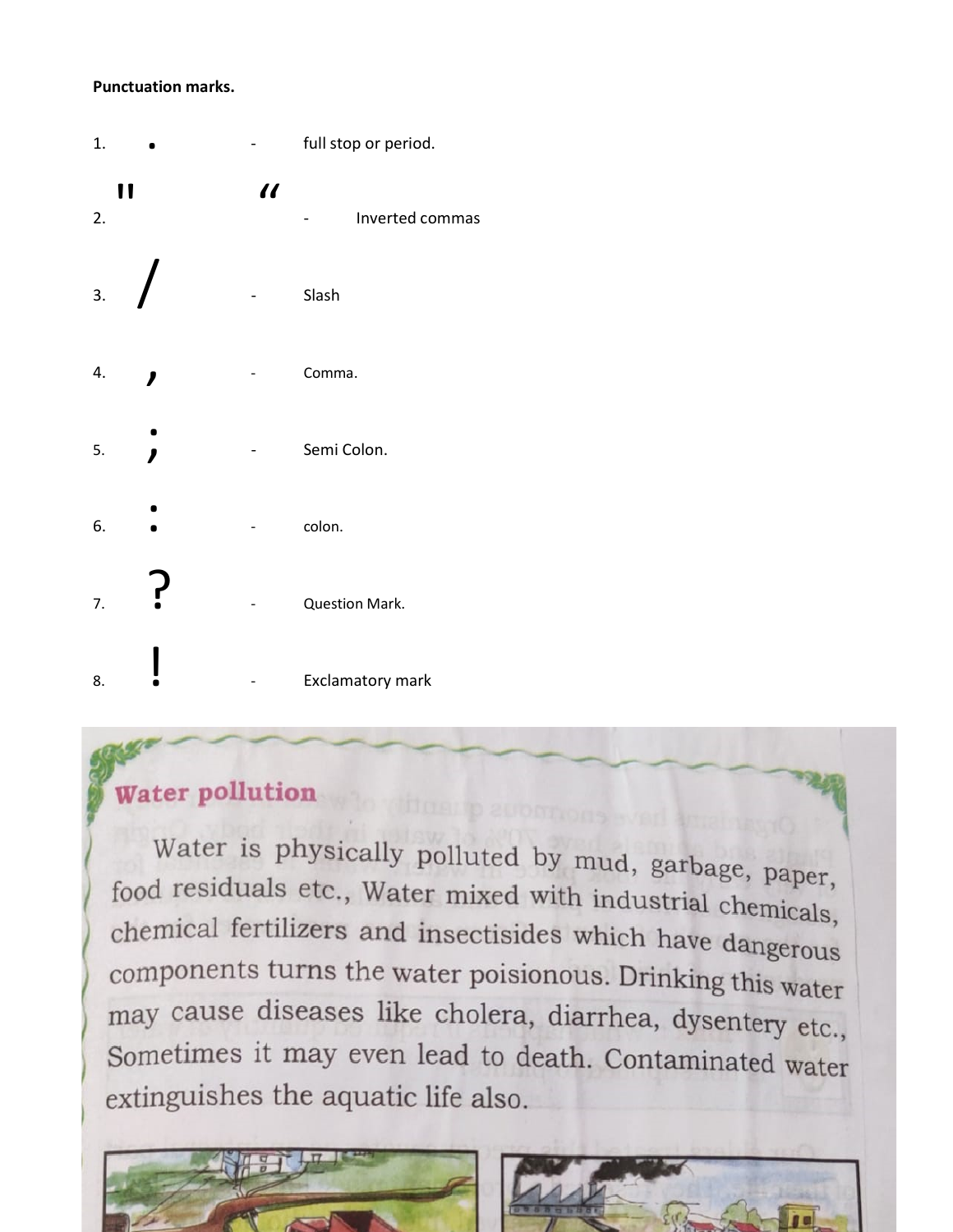